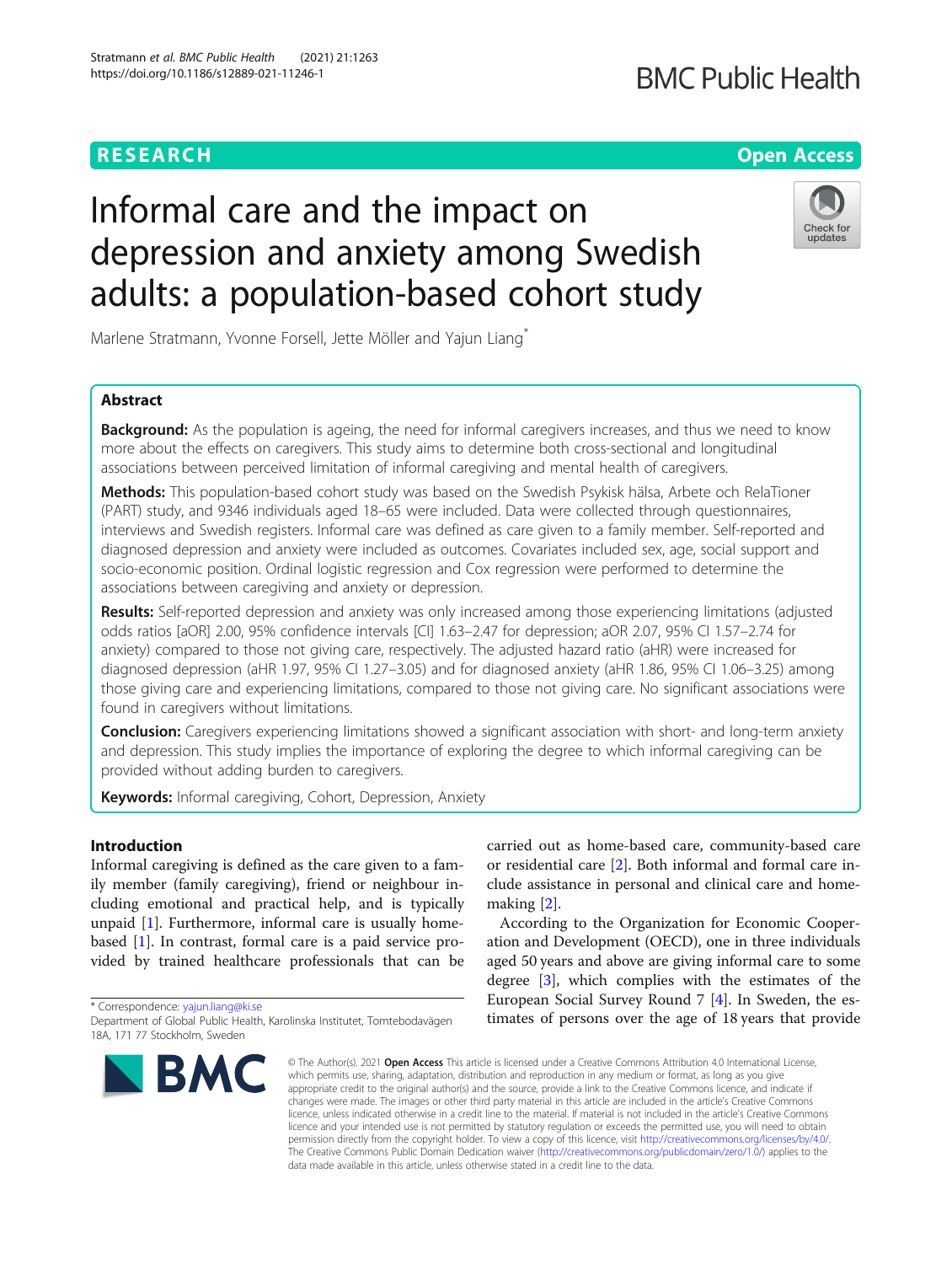informal care differ from 20% up to 29% [\[1,](#page-6-0) [4](#page-6-0)]. As of now, on average 60% of all care in EU countries has been provided by informal caregivers in 2012, with variations across countries [\[5](#page-6-0)]. Based on a changing demography with less young people and more elders [[3](#page-6-0), [6](#page-6-0)–[9](#page-6-0)], the need for informal caregiving will increase in the future [[10](#page-6-0)]. Furthermore, European governments are retreating from the responsibility of home care and with a smaller proportion of young people being in the work force compared to a bigger proportion of retired people, the labour market might be unable to handle the challenge of an increased need for informal caregivers [\[9](#page-6-0), [10\]](#page-6-0). Estimations suggest a future deficit of 20,000 informal caregivers in the Netherlands and 400,000 in Germany by 2060 [[8](#page-6-0)].

While the most common reason of informal caregiving is long-lasting illness or disability in older family members, such as dementia, it can also lead to illness in the caregiver her- or himself  $[10, 11]$  $[10, 11]$  $[10, 11]$  $[10, 11]$ . Even though studies have reported on positive outcomes of informal caregiving such as an increased positive appraise and occasionally a better well-being [[7](#page-6-0), [12\]](#page-6-0), informal caregiving has mainly been associated with worse physical and mental health, such as depression, anxiety and burn-out [[2,](#page-6-0) [8](#page-6-0), [13](#page-6-0)–[18](#page-6-0)]. Most studies regarding informal caregiving and mental health focus on the state of mental health in general or perceived stress in the informal caregiver [[3,](#page-6-0) [17](#page-6-0), [19,](#page-6-0) [20\]](#page-6-0). It has been stated that in OECD countries informal caregivers suffer 20% more from a mental illness than non-caregivers [\[3\]](#page-6-0).

Generally, informal care is mostly provided by women, although the proportion of men has been increasing in the last years [\[2](#page-6-0), [21,](#page-6-0) [22\]](#page-6-0). Especially as the carers grow older, the proportion of men providing informal care increases [[3\]](#page-6-0). In Sweden, the proportion of women and men providing informal care is equal [\[1](#page-6-0), [23\]](#page-6-0). Yet, the tasks carried out by men and women are different [\[1](#page-6-0)]. While women provide help with personal care and serve as interlocutor, men usually provide financial support and practical help [\[1](#page-6-0)]. Additionally, previous research has shown that women experience mental ill health, such as depression and anxiety, up to two times more often than men in general  $[6, 19-21, 24, 25]$  $[6, 19-21, 24, 25]$  $[6, 19-21, 24, 25]$  $[6, 19-21, 24, 25]$  $[6, 19-21, 24, 25]$  $[6, 19-21, 24, 25]$  $[6, 19-21, 24, 25]$  $[6, 19-21, 24, 25]$  $[6, 19-21, 24, 25]$ .

So far, it is unclear to what extent informal caregiving impacts anxiety and depression. The association between informal caregiving and anxiety has often been implied in reports and reviews, however, there are very few population-based studies estimating the association between informal caregiving and risk of anxiety and depression [[6,](#page-6-0) [8,](#page-6-0) [17\]](#page-6-0). Two reports suggest an increased risk of mental ill-health if participants provide informal care, and one study estimated the same association but could not conclude a statistically significant association [\[6](#page-6-0), [8](#page-6-0), [17\]](#page-6-0). In addition to the duty of giving care itself,

perceived limitations due to caregiving, referring to the negative influence on the personal life of caregivers, are hypothesized to be the crucial underlying reasons for mental illness of caregivers. So far, the evidence is lacking on the effect of perceived limitation of caregiving on the mental health outcomes. Thus, the aim of this study was to determine both cross-sectional and longitudinal associations between perceived limitation of informal caregiving and mental health of caregivers.

#### Methods

#### Study design

Data were used from the Swedish PART (In Swedish short for: Psykisk hälsa, Arbete och RelaTioner) study, which is an ongoing longitudinal cohort study. Based on the PART study, a cross-sectional study design was used to estimate the self-reported outcomes from wave 1 (baseline) and a longitudinal cohort study design was used to estimate clinically diagnosed outcomes and longitudinal self-reported outcomes from the follow-up questionnaire (wave 3). This study included data from wave 1 (1998–2000), wave 3 (2010) and Swedish registers (1998–2014). Those who answered the questionnaire in wave 1 were followed up in wave 3 and afterwards linked to Swedish inpatient and outpatient registers and the cause of death register.

#### Study participants

At baseline, a total of 19,457 persons were invited to participate and 10,345 responded (53%). The participants were more likely to be female, older, with higher education and income, born in the Nordic countries and without previous diagnosis of psychiatric conditions [\[26](#page-6-0)]. The study population (wave 1) included 10,345 participants aged 18–65 years old living in Stockholm, Sweden. After excluding 18 participants with missing information on caregiving, 7 with missing date of entry and 974 that reported previous depression or anxiety in the baseline questionnaire, the final study population included 9346 participants at baseline for the cross-sectional analyses. Of those, 5108 answered the follow-up questionnaire 10 years later and were included for the longitudinal analyses.

#### Informal caregiving

The exposure was defined as informal caregiving to a family member and assessed according to a positive response to the question "Are you currently responsible for the care of a long-time sick or disabled family member?" In order to assess the perceived limitations that informal caregiving can have on the life of the caregiver, three follow up questions were asked regarding conflicts with work, leisure time, and family or friends due to informal caregiving. The exact questions asked were: Are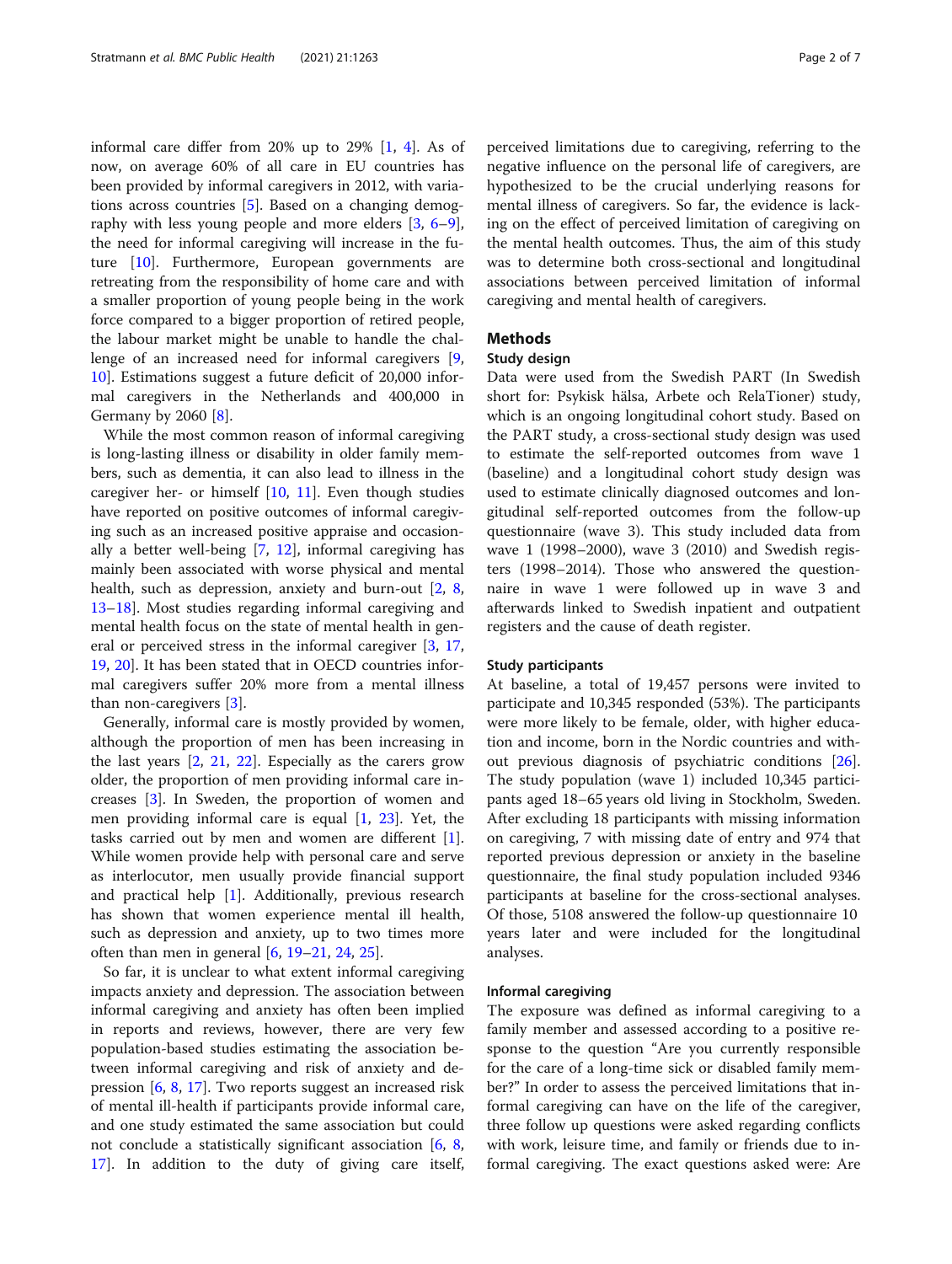your opportunities for work or leisure activities limited by this care responsibility? Are your opportunities for spending time with friends and family limited by this care responsibility? Does your responsibility for care lead to conflicts with family or friends? The response alternatives included: no, yes to some degree, and yes to a high degree. Based on this, three exposure categories were defined: no caregiving, caregiving with no limitations and caregiving with any degree or dimension of limitations in the caregiver's life.

### Depression and anxiety

This study focuses on depression and anxiety as outcomes. Using the major depression inventory (MDI), self-reported depressive symptoms were classified into four categories: no depressive symptoms (< 20), mild  $(20-24)$ , moderate  $(25-29)$  and severe  $(>30)$  depressive symptoms. Anxious distress was assessed by using the DSM-5 criteria consisting of five questions from three different scales [[27\]](#page-6-0). These questions were related to feeling keyed up or tense, feeling unusually restless, difficulty in concentrating because of worry or fear of losing self-control, fear that something awful might happen and fear of losing self-control. Self-reported anxious distress was categorised into mild and moderate/severe as severe anxious distress requires a clinical observation of motor agitation [\[27](#page-6-0)].

Diagnosed depression was defined as having a diagnosis of either major depressive disorder with a single episode or recurrent depressive disorder (ICD-10 codes: F32–33) in the Swedish in- and outpatient register. Clinically diagnosed anxiety was defined as either having phobic anxiety disorders or other anxiety disorders (ICD-10 codes: F40–41) in the same registers as mentioned previously.

#### Covariates

Covariates included age, sex, social support and socioeconomic position. Social support was categorised into yes and no and assessed whether the participant had one specific person they felt supported by. According to statistics Sweden, socio-economic position was grouped into categories containing unskilled or semi-killed, skilled, assistant non-manual, student, age or early retirement, self-employed, employed, unemployed or on sick leave or on leave, and others that contain part-time work and duties [[28\]](#page-6-0). Information about the covariates were based on information from the first wave of PART.

#### Statistical analysis

Descriptive analysis was reported as mean (standard deviation) for continuous variables and as number (percentage) for categorical variables. The follow-up time started from the date of receiving the questionnaire and ended at the date of outcome, death or 31. December 2014, whichever came first. To determine the associations of informal caregiving with depression and anxiety, two different methods were used. For the self-reported depression and anxiety at baseline and 10-year followup, ordinal logistic regression models were used to determine odds ratio (OR) and 95% confidence interval (CI). For the diagnosed depression and anxiety, Cox proportional hazard regression models were used for the estimation of hazard ratio (HR) and 95% CI. Two models were reported from both the ordinal logistic regression and the Cox proportional hazard regression analyses: model 1 was crude, and model 2 was adjusted for sex, age, socio-economic position and social support. In addition, baseline self-reported depression and anxiety were further adjusted in the ordinal logistic regression models for the 10-year follow-up analysis. A sensitivity analysis using cox proportional hazard regression was performed, restricting analyses to those participants that participated in both the baseline and 10-year follow-up to check if the loss to follow-up had an effect on the associations. All analyses were carried out in the statistical programme Stata, version 16.

#### Results

As shown in Table [1](#page-3-0), the proportion of women was highest in those giving informal care and experiencing limitations. Informal caregivers in general were older compared to participants that did not provide informal care. Social support was more common among participants that did not give care and those that gave care but did not experience limitations. The study participants that gave informal care were more often retired or unemployed.

The prevalence of self-reported depressive symptoms was 8.50% for mild depressive symptoms, 4.23% for moderate depressive symptoms and 7.41% for severe depressive symptoms at baseline and 3.71% for mild depressive symptoms, 1.84% for moderate depressive symptoms and 3.04% for severe depress depressive symptoms at 10-year follow-up. The 15-year cumulative incidence for clinically diagnosed depression was 2.63%.

For self-reported anxious distress, the prevalence was 5.2% for mild anxious distress and 3.3% for moderate to severe anxious distress at baseline. At 10-year follow-up the prevalence was 2.02% for mild anxious distress and 1.22% for moderate to severe anxious distress. The 15 year cumulative incidence for clinically diagnosed anxiety was 1.84%.

In Table [2](#page-3-0), the crude ORs for both depressive symptoms (OR 1.85, 95% CI 1.52–2.26) and anxious distress (OR 1.91, 95% CI 1.46–2.49) were significantly higher in the informal caregivers experiencing limitations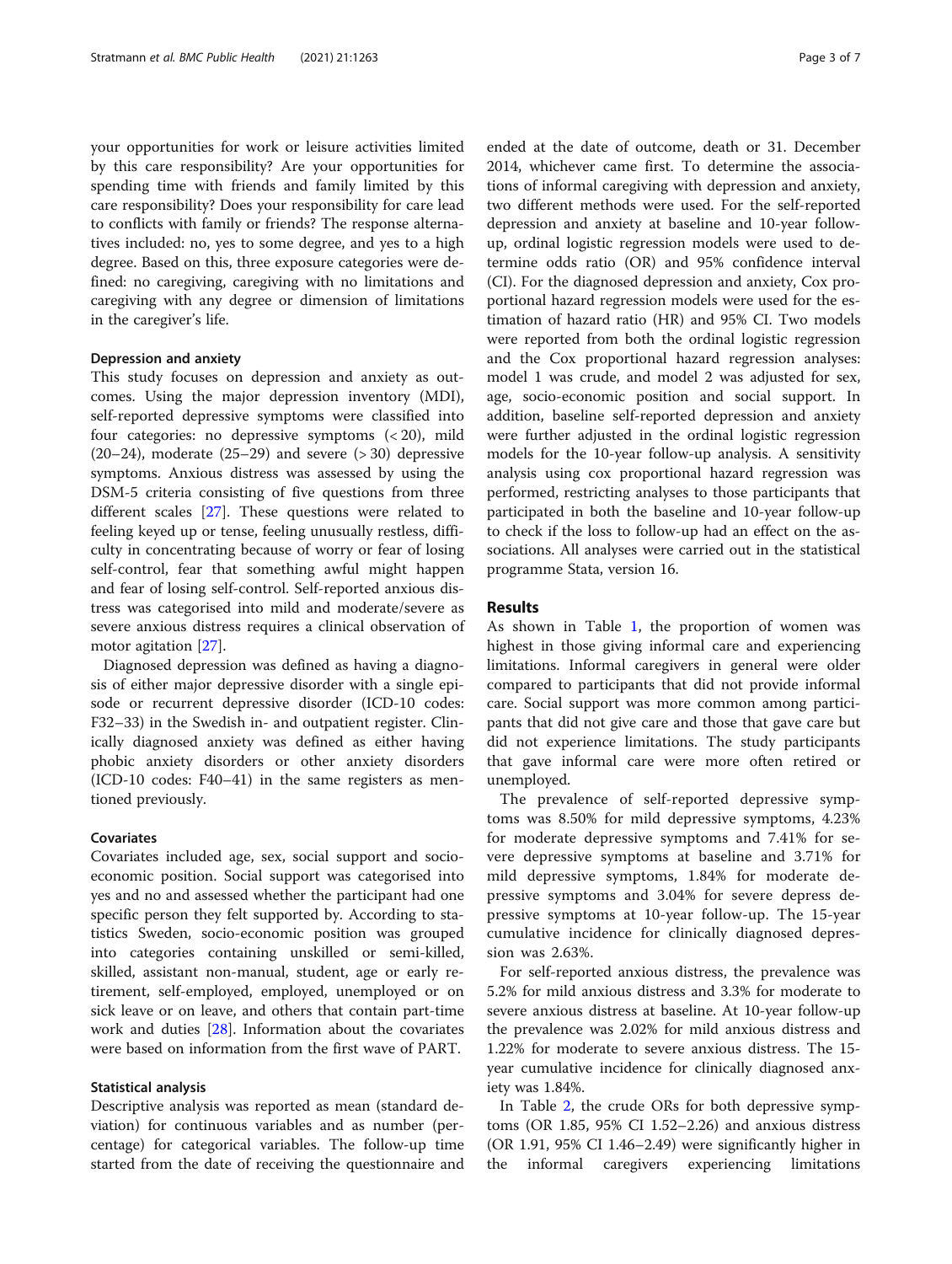|                               | No caregiving<br>$(n = 8562)$ | <b>Caregiving without limitations</b><br>$(n = 312)$ | Caregiving with limitations<br>$(n = 472)$ |
|-------------------------------|-------------------------------|------------------------------------------------------|--------------------------------------------|
| Age, years, mean (SD)         | 41 (12)                       | 48 (11)                                              | 46 (11)                                    |
| Sex, n (%)                    |                               |                                                      |                                            |
| Man                           | 3972 (46.4)                   | 134 (42.9)                                           | 152 (32.2)                                 |
| Woman                         | 4590 (53.6)                   | 178 (57.1)                                           | 320 (67.8)                                 |
| Social support, n (%)         |                               |                                                      |                                            |
| Yes                           | 8072 (94.3)                   | 296 (94.9)                                           | 438 (92.8)                                 |
| No                            | 490 (5.7)                     | 16(5.1)                                              | 34(7.2)                                    |
| Socioeconomic position, n (%) |                               |                                                      |                                            |
| Unskilled/semi-skilled        | 164(1.9)                      | 4(1.3)                                               | 11(2.3)                                    |
| Skilled                       | 54 (0.6)                      | 2(0.6)                                               | 9(1.9)                                     |
| Assistant non-manual          | 142(1.7)                      | 5(1.6)                                               | 15(3.2)                                    |
| Student                       | 639 (7.5)                     | 8(2.6)                                               | 25(5.3)                                    |
| Retired                       | 408 (4.8)                     | 22(7.1)                                              | 34(7.2)                                    |
| Self-employed                 | 607(7.1)                      | 23(7.4)                                              | 35(7.4)                                    |
| Employed                      | 5402 (63.1)                   | 200 (64.1)                                           | 264 (55.9)                                 |
| Unemployed/sick leave         | 726 (8.5)                     | 28 (9.0)                                             | 47 (10.0)                                  |
| Others                        | 420 (4.9)                     | 20(6.4)                                              | 32(6.8)                                    |

## <span id="page-3-0"></span>**Table 1** Baseline characteristics of the study population by informal caregiving ( $n = 9346$ )

Table 2 The association between informal caregiving and self-reported depressive symptoms and anxious distress at baseline and 10-year follow-up

|                                   | No. of       | No.<br>of<br>cases | Odds ratios (95% confidence interval) <sup>a</sup> |                     |                     |
|-----------------------------------|--------------|--------------------|----------------------------------------------------|---------------------|---------------------|
|                                   | participants |                    | Model 1                                            | Model 2             | Model 3             |
| Baseline ( $n = 9346$ )           |              |                    |                                                    |                     |                     |
| Self-reported depressive symptoms |              |                    |                                                    |                     |                     |
| No caregiving                     | 8562         | 1683               | $1$ (ref.)                                         | $1$ (ref.)          |                     |
| Caregiving without limitations    | 312          | 53                 | $0.83(0.62 - 1.12)$                                | $0.96(0.70 - 1.32)$ |                     |
| Caregiving with limitations       | 472          | 146                | $1.85(1.52 - 2.26)$                                | $2.00(1.63 - 2.47)$ |                     |
| Self-reported anxious distress    |              |                    |                                                    |                     |                     |
| No caregiving                     | 8562         | 714                | $1$ (ref.)                                         | $1$ (ref.)          |                     |
| Caregiving without limitations    | 312          | 20                 | $0.76(0.48 - 1.20)$                                | $0.89(0.55 - 1.45)$ |                     |
| Caregiving with limitations       | 472          | 69                 | $1.91(1.46 - 2.49)$                                | $2.07(1.57 - 2.74)$ |                     |
| 10-year follow-up ( $n = 5108$ )  |              |                    |                                                    |                     |                     |
| Self-reported depressive symptoms |              |                    |                                                    |                     |                     |
| No caregiving                     | 4626         | 721                | $1$ (ref.)                                         | $1$ (ref.)          | $1$ (ref.)          |
| Caregiving without limitations    | 197          | 22                 | $0.68$ $(0.44 - 1.07)$                             | $0.82(0.52 - 1.31)$ | $0.86(0.53 - 1.40)$ |
| Caregiving with limitations       | 285          | 60                 | $1.43(1.07-1.91)$                                  | $1.44(1.06 - 1.96)$ | $1.13(0.81 - 1.57)$ |
| Self-reported anxious distress    |              |                    |                                                    |                     |                     |
| No caregiving                     | 4626         | 269                | $1$ (ref.)                                         | $1$ (ref.)          | $1$ (ref.)          |
| Caregiving without limitations    | 197          | 10                 | $0.87(0.45 - 1.66)$                                | $1.04(0.53 - 2.03)$ | $1.11(0.56 - 2.19)$ |
| Caregiving with limitations       | 285          | 24                 | 1.49 (0.97-2.31)                                   | $1.52(0.96 - 2.41)$ | $1.23(0.76 - 1.99)$ |

<sup>a</sup>Model 1 was a crude model; model 2 was adjusted for age, sex, social support and socio-economic position; model 3 was additionally adjusted for baseline MDI or rating scale for anxious distress for each outcome respectively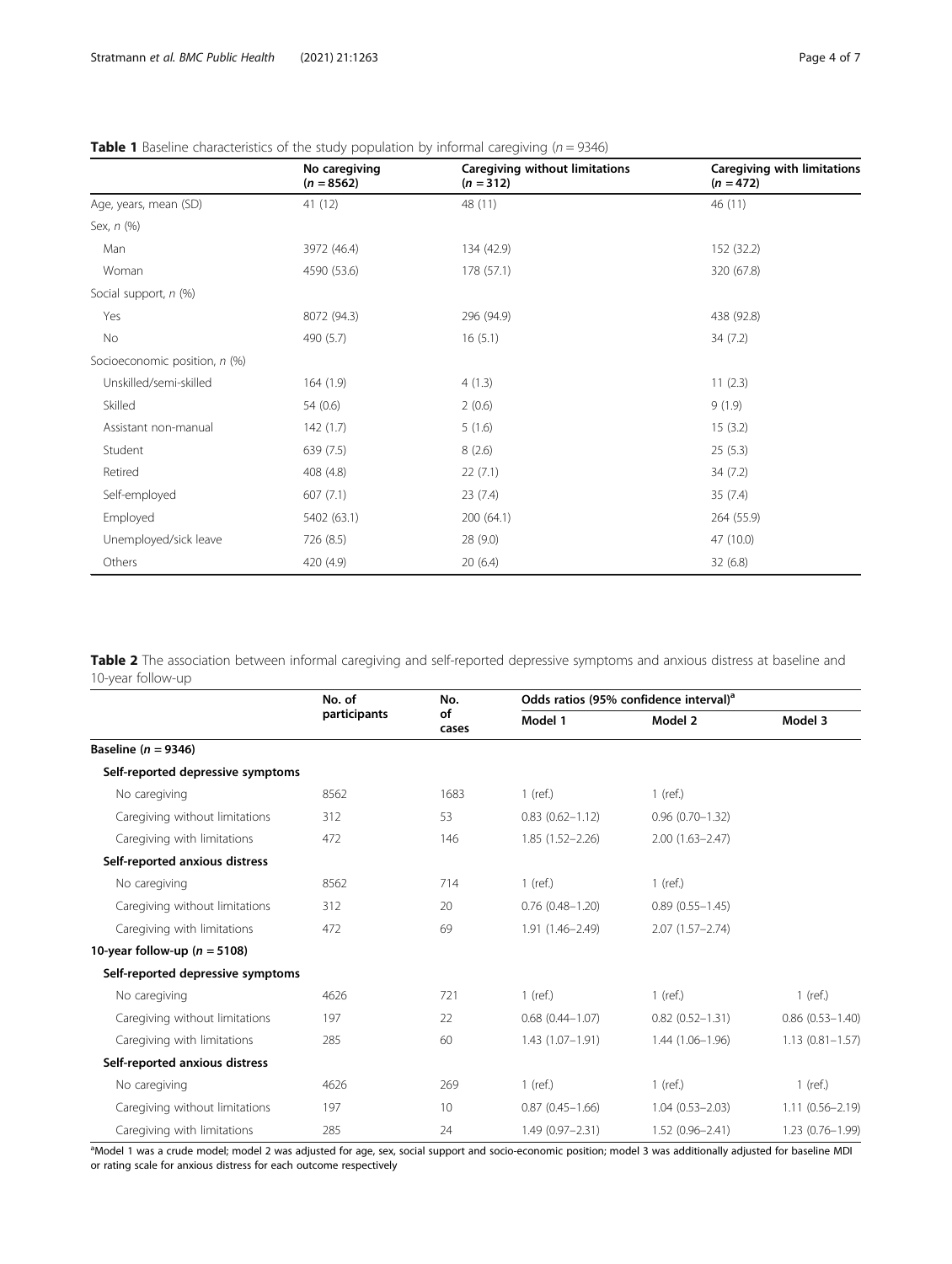compared to those that did not give care. These ORs even increased after adjusting for confounding factors for self-reported depressive symptoms (OR 2.00, 95% CI 1.63–2.47) and self-reported anxious distress (OR 2.07, 95% CI 1.57–2.74) in the informal caregivers who experienced limitations compared with those without informal caregiving. When repeating the measurement at the 10-year follow-up, the informal caregivers experiencing limitations still had increased ORs for self-reported depressive symptoms in the crude (OR 1.43, 95% CI 1.07– 1.91) and adjusted model (adjusted odds ratio [aOR] 1.44, 95% CI 1.06–1.96) compared to unexposed participants. Furthermore, when adding the baseline selfreported depressive symptoms in the adjusted model, the OR was not significant. There was no significant association between caregiving with limitation and selfreported anxious distress at 10-year follow-up.

The maximum follow-up time was 16.8 years with an average time to event of 15.5 years for diagnosed depression and 15.6 years for diagnosed anxiety. In Table 3, the HRs of diagnosed depression and anxiety are shown by status of informal caregiving. Informal caregiving with experiencing limitations was associated with clinically diagnosed depression (adjusted HR [aHR] 1.97, 95% CI 1.27–3.05) compared to no caregiving after adjustment of covariates, whereas giving informal care without experiencing limitations (aHR 0.71, 95% CI 0.29–1.74) was not associated with depression. Compared to no informal caregiving, informal caregiving with limitations was associated with an increased HR for anxiety in the adjusted model (aHR 1.86, 95% CI 1.06–3.25), while caregiving without limitations was not associated with anxiety (aHR 0.91, 95% CI 0.33–2.46).

The sensitivity analysis showed increased aHR for diagnosed depression in those caregivers with limitations (aHR 2.07, 95% CI 1.14–3.78) compared to participants not giving care, however not in those giving care but not

experiencing limitations (aHR 0.58, 95% 0.14–2.39) (Additional file [1,](#page-5-0) Table S1). The results for diagnosed anxiety showed nonsignificant HR for informal caregivers without and with limitations (aHR 0.75, 95% 0.18–3.08; aHR 1.70, 95% CI 0.77–3.73), respectively.

#### **Discussion**

We found that caregivers experiencing limitations due to informal caregiving have a 2-fold increased risk of suffering from anxious distress and depressive symptoms compared to non-caregivers, when studied at the same time. Additionally, we found that informal caregivers that experience limitations in their personal life had an increased risk of depression even 10 years later and a higher hazard of clinically diagnosed depression and anxiety. No significant association was found among those informal caregivers without experiencing any limitations. The perceived limitation but not the act of providing care itself seems to be the crucial factor for mental health outcomes.

We found that the prevalence of self-reported depressive symptoms seemed to decline from baseline to follow-up. This might be partly due to the bias of loss to follow-up such that people with depressive symptoms are less likely to participate in the followup study. However, we did observe a positive association between caregiving with limitations and clinically diagnosed depression and anxiety. This indicates a long-term effect of caregiving with perceived limitations on caregiver's mental health. A review by Petrini et al., found a 40% increased risk of depression in family caregivers, which is in line with our findings [[6](#page-6-0)]. This review however, only included people giving care to a family member suffering from dementia and the authors specifically state that the rates of depression in the caregivers increase with a larger cognitive impairment in the family member cared for [\[6](#page-6-0)].

**Table 3** The association between informal caregiving and clinically diagnosed depression and anxiety by informal caregiving  $(n = 1, 2, 3)$  $9340^{\circ}$ 

|                                | No. of       | No.            | Hazard ratio (95% confidence interval) <sup>b</sup> |                     |  |
|--------------------------------|--------------|----------------|-----------------------------------------------------|---------------------|--|
|                                | participants | οf<br>cases    | Model 1                                             | Model 2             |  |
| Diagnosed depression           |              |                |                                                     |                     |  |
| No caregiving                  | 8558         | 214            | $1$ (ref.)                                          | $1$ (ref.)          |  |
| Caregiving without limitations | 312          | 5              | $0.64(0.26 - 1.56)$                                 | $0.71(0.29 - 1.74)$ |  |
| Caregiving with limitations    | 470          | 23             | 1.98 (1.29-3.04)                                    | $1.97(1.27 - 3.05)$ |  |
| Diagnosed anxiety              |              |                |                                                     |                     |  |
| No caregiving                  | 8558         | 152            | $1$ (ref.)                                          | $1$ (ref.)          |  |
| Caregiving without limitations | 312          | $\overline{4}$ | $0.72(0.27 - 1.95)$                                 | $0.91(0.33 - 2.46)$ |  |
| Caregiving with limitations    | 470          | 14             | 1.68 (0.97-2.90)                                    | 1.86 (1.06-3.25)    |  |

<sup>a</sup>Six participants were excluded because the diagnosis of the outcome occurred before assessment of the exposure

<sup>b</sup>Model 1 was a crude model; model 2 was adjusted for age, sex, social support and socio-economic position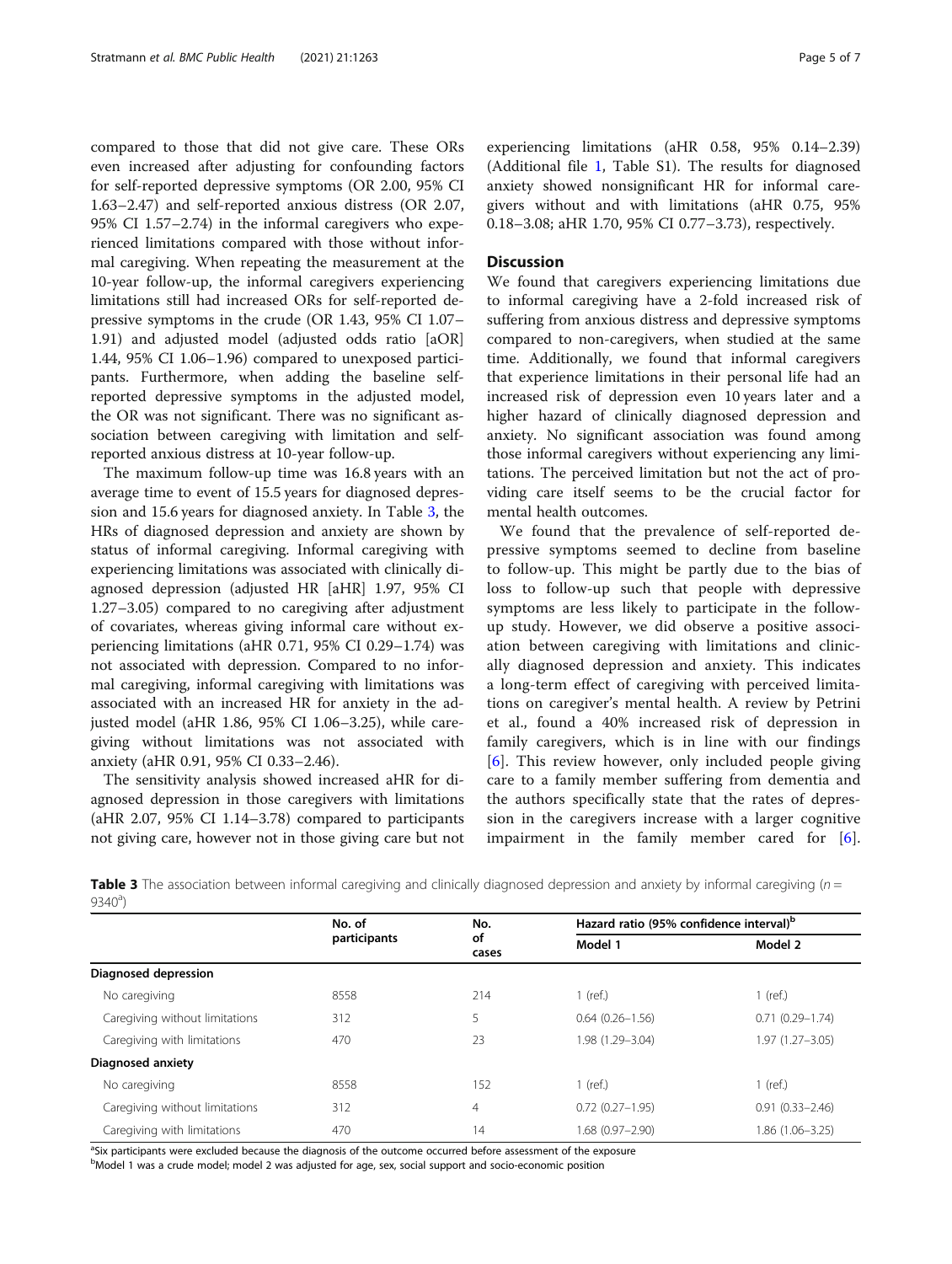<span id="page-5-0"></span>While we did not assess cognitive impairment in the persons given care to, this is still an interesting finding and could be taken into account in future studies. In contrast, one study conducted in the Netherlands suggested no association between informal caregiving of a relative and mental ill health.<sup>17</sup> This discrepancy could be explained by their study having a smaller study population and the exposure definition of informal caregiving which not only included family but also partners and friends.

The suggested underlying reason for mental ill-health in caregivers is stress in particular [[23\]](#page-6-0). Stress due to caregiving comes with high levels of unpredictability and consequences of high stress often affect work, family and relationships [[23\]](#page-6-0). Negative changes in the caregivers lifestyle behaviours include bad dietary habits and little physical exercise which might lead to physical strain [\[23](#page-6-0)]. Hence, the possible incompatibility of providing informal care and maintaining a balanced social life as well as upholding working duties increases the risk of mental ill-health, according to the World Health Organisation [\[3](#page-6-0), [18\]](#page-6-0). Consequently, persons suffering from mental ill-health have been shown to be more susceptible to physical illness [[23,](#page-6-0) [29](#page-6-0), [30\]](#page-6-0). However, a study by Maguire et al. suggested that positive appraisal might reduce the perceived stress and limitations in the caregiver's life, as it shows the appreciation for their caregiving [[7](#page-6-0)].

The strength of this study is the combination of population-based register data and self-administered questionnaire data that were collected longitudinally. By using the different data sources, we were able to include several confounding factors and compare self-reported outcomes with clinically diagnosed outcomes. Even though primary care is not covered by the Swedish medical registers, we were able to detect diagnoses made in primary care, through self-reports of specific questions in the questionnaire. Furthermore, the loss to follow-up was minimised for the longitudinal associations due to the utilisation of register information. No differences between the main analysis and the sensitivity analysis could be detected, which means that loss to follow-up could not have affected our results to any large extent.

This study also faces some limitations. As an analysis on non-respondents showed that participation was associated with having no previous psychiatric inpatient diagnosis [[26](#page-6-0)], non-respondents are more likely to face severe anxiety and depression compared to those that participated. Hence, the external validity of this study is limited, as caregivers with perceived limitations or with mental health problems might not participate. However, this limitation is minimised by utilising the Swedish medical registers in order to check for clinically diagnosed outcomes in those that did not return the followup questionnaire. In addition, the informal caregiving was only assessed at baseline and hence, we were unable to adjust for possible changes of caregiving during follow-up periods.

Future research should focus on gender differences in the association between caregiving and perceived as well as diagnosed mental ill-health, as this study did not have enough statistical power to detect differences between genders. Additionally, possible reasons that give rise to the perceived limitations should be further explored.

#### Conclusion

This study showed that caregivers experiencing limitations seem to have a higher risk of both short-term and long-term depression and anxiety. The findings imply the importance of exploring the degree to which informal caregiving can be provided without causing any mental problems to caregivers. There is a need for developing additional support strategies to avoid additional health burdens not only on an individual level but also in society at large.

#### Supplementary Information

The online version contains supplementary material available at [https://doi.](https://doi.org/10.1186/s12889-021-11246-1) [org/10.1186/s12889-021-11246-1.](https://doi.org/10.1186/s12889-021-11246-1)

Additional file 1: Table S1. The association of informal caregiving with clinically diagnosed depression and anxiety in those who answered the 10-year follow-up questionnaire in wave  $3(n=5106^*)$ .

#### Acknowledgements

Not applicable.

#### Authors' contributions

YF, JM, and YL designed the study. MS analyzed data and drafted the manuscript. YF, JM, and YL interpreted the results and contributed to the revision of the manuscript. All authors read and approved the final manuscript.

#### Funding

Open Access funding provided by Karolinska Institutet.

#### Availability of data and materials

The datasets used and/or analysed during the current study are available from the corresponding author on reasonable request.

#### **Declarations**

#### Ethics approval and consent to participate

The ethical review board of Karolinska Institutet approved the project (case numbers: 2010/1185–31/596:260, 01–218,04–528/3 and 09–880). Written informed consent was obtained from all study participants prior to study inclusion. All methods were performed in accordance with the relevant guidelines and regulations.

#### Consent for publication

Not applicable.

#### Competing interests

The authors declare that they have no competing interests.